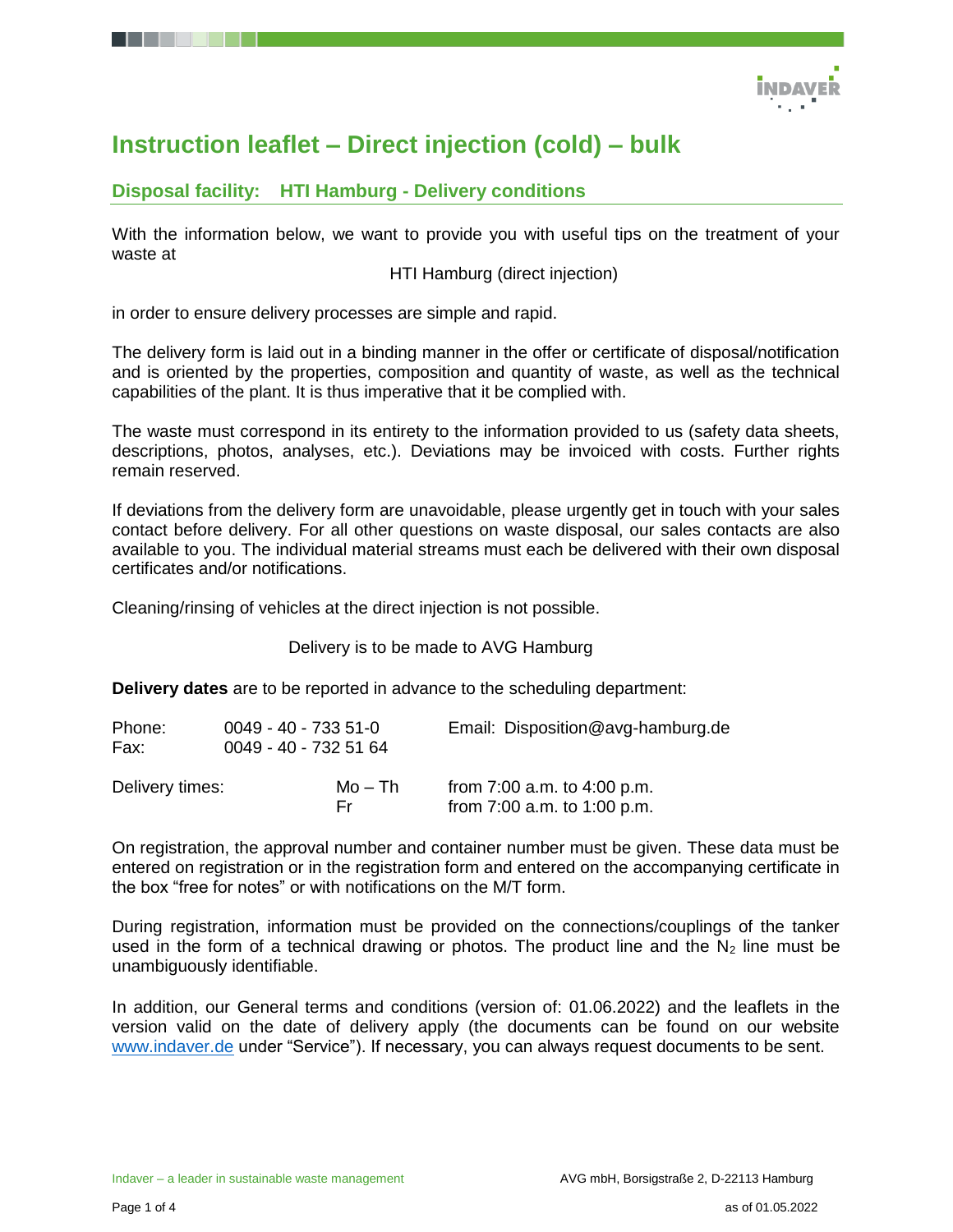

# 1. Definition

Waste for direct injection within the meaning of this information leaflet is liquid waste from industry, commerce, collection and hazardous substance collection that cannot be disposed of in AVG tank farm due to its chemical properties.

## 2. Delivery form

- Delivery takes place in tankers/transport containers. The tank containers must not be contaminated with waste from the outside.
- Tankers/transport containers will remain on our premises during unloading/treatment and must have a means of connection for nitrogen, an earthing point and a working overpressure protection. The required connections can be seen in the figure. Item 5 contains more information on the connection conditions.
- We assume that valid inspection certificates are available for each tanker and can be presented on request.



# 3. Criteria for waste for direct injection

- Viscosity: max. 200 mPas at delivery temperature Maximum delivery temperature: 30°C
- Sediment content: max. 0.1 Wt.%
- Particle size: max. 3 mm
- Density:  $\leq 1.2$  g/cm<sup>3</sup>

The composition of the waste must correspond to the details of the questionnaire.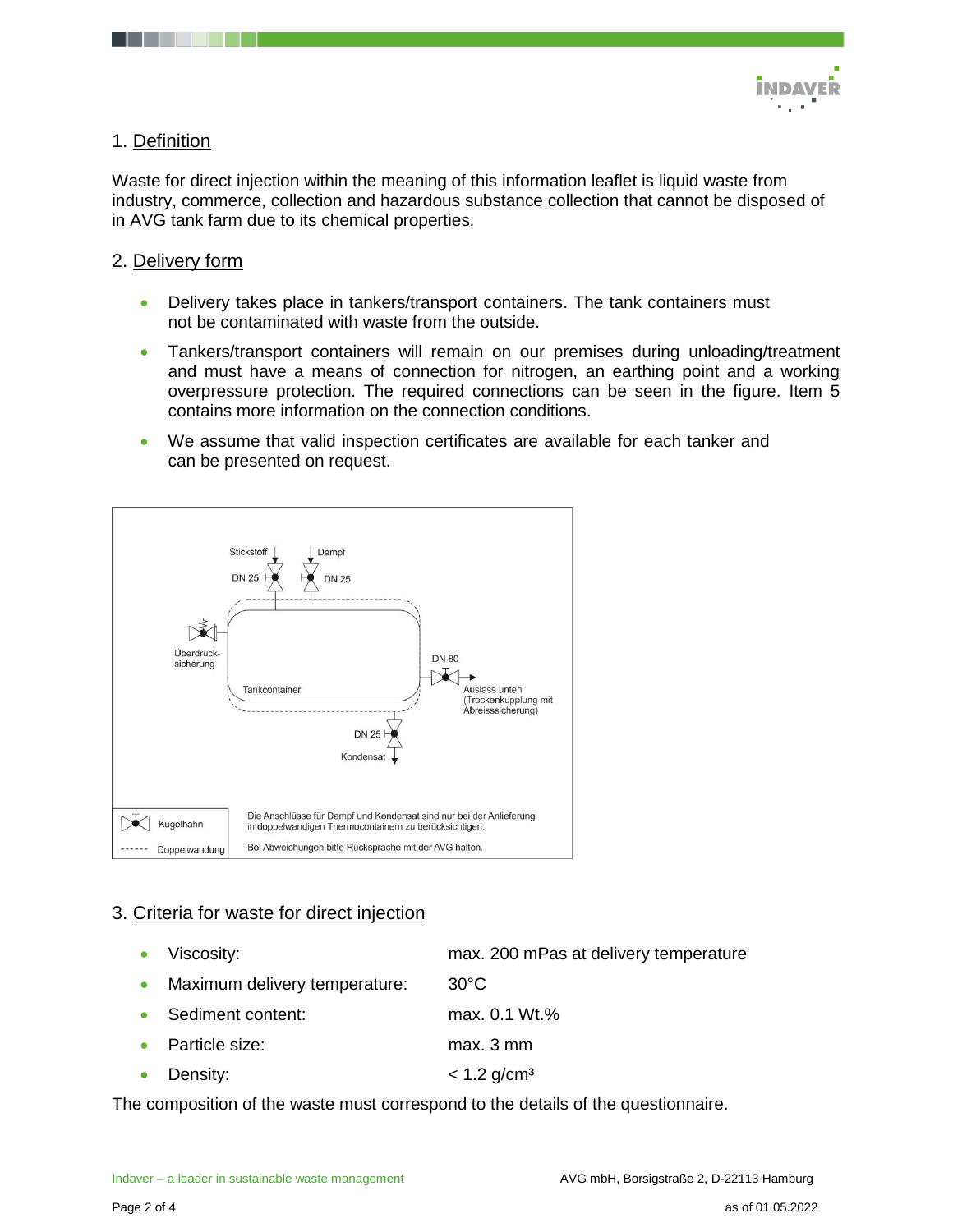

#### Basic chemical qualities

If not otherwise agreed in the offer/certificate of disposal, the following basic qualities apply (parameters not listed must be queried separately):

| • Chlorine:                                  | < 2    | Wt.%    |
|----------------------------------------------|--------|---------|
| • Bromine:                                   | < 0.2  | $Wt.$ % |
| · Iodine:                                    | < 0.01 | Wt.%    |
| • Fluorine:                                  | < 0.1  | Wt.%    |
| • Sulphur:                                   | < 1    | $Wt.\%$ |
| • Phosphorus:                                | < 1    | $Wt.\%$ |
| • Mercury:                                   | < 50   | mg/kg   |
| • Arsenic, cadmium, thallium (total)         | < 100  | mg/kg   |
| • Heavy metals (total)                       | < 0.5  | Wt.%    |
| (Ni, Cu, Te, Se, Sb, Be, Pb, Cr, Sn, V)      |        |         |
| $\bullet$ Zinc:                              | < 1    | Wt.%    |
| • Molybdenum:                                | < 500  | mg/kg   |
| • Sodium/potassium/lithium/magnesium (total) | < 5    | $Wt.\%$ |
| • Organosilicon:                             | < 0.3  | $Wt.\%$ |
| • Evaporation residues                       | < 10   | Wt.%    |
| • PCB and PCT (as per DIN)                   | < 10   | mg/kg   |

## Special details

The delivery of waste/materials containing the following substances/with the following properties requires our express approval (regardless of the above basic qualities):

- Waste subject to the POP Regulation
- Waste subject to other legal requirements (e.g. CWC, narcotics law, regulation on animal by products)
- PCB-containing waste (> 10 mg/kg as per DIN)
- Note: At AVG we work with ABEK masks. Please get in touch if a different airway protection filter is needed for your waste.
- Substances with an ignition temperature < 200 °C (temperature class T4)